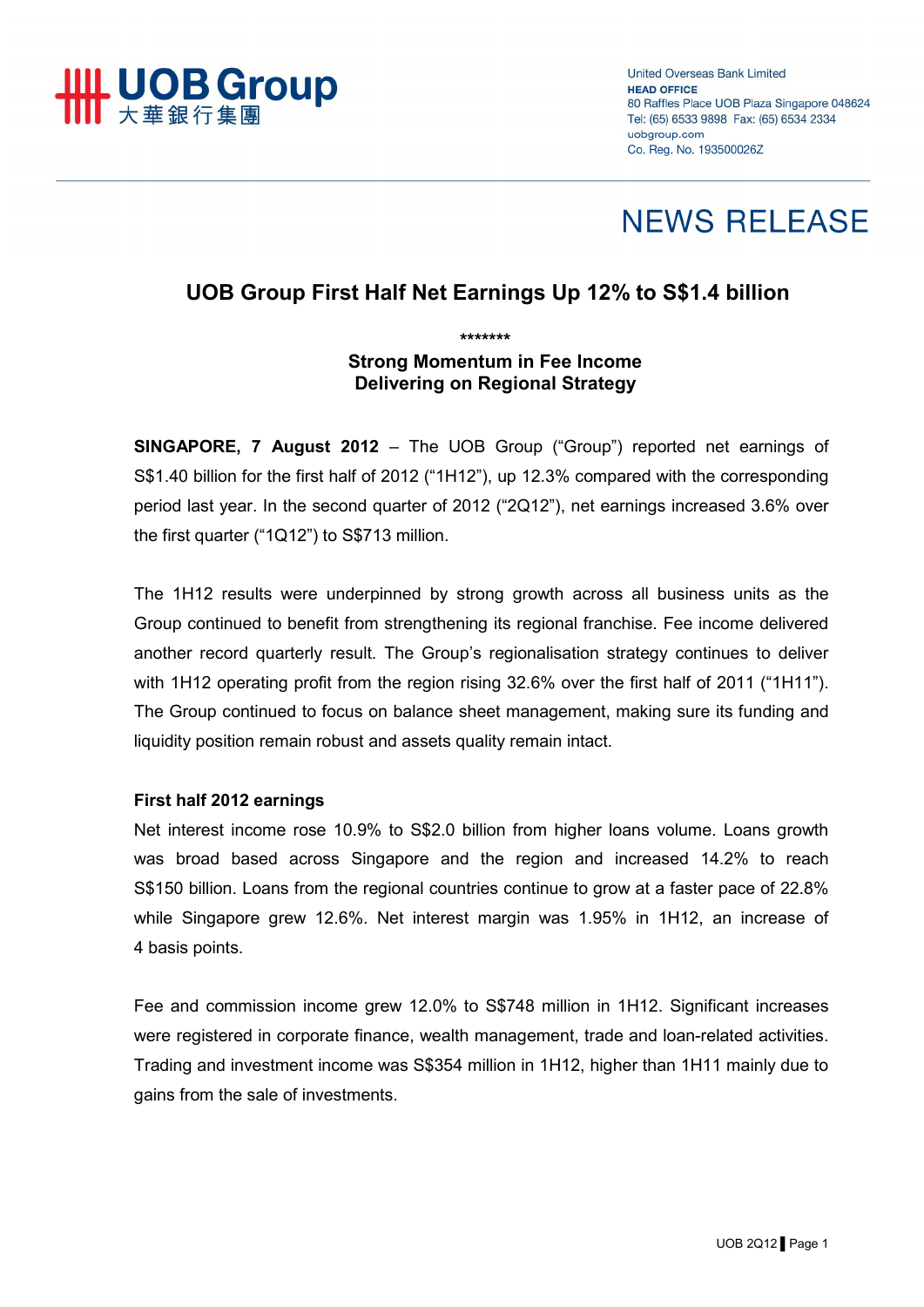Expenses increased 12.3% to S\$1.3 billion in 1H12 as the Group continued to invest in talent and infrastructure across Singapore and the regional countries. Expense-to-income ratio improved 0.4% point to 41.4% with higher income growth.

Asset quality remained sound. Compared with 1H11, total loans charge off rate stabilised at 30 basis points, while non-performing loans ("NPL") coverage was strong at 136.6%. NPL ratio was 0.1% point lower at 1.4%. Total impairment charges for 1H12 were S\$208 million mainly for individual impairment on loans.

The Group's funding and liquidity position remained strong, with an overall loans-to-deposits ratio at 87.1% and the US\$ loans-to-deposits ratio improving to 95.2%. With a robust deposits franchise, the Group was able to use its distribution channels and strong credit ratings to increase customer deposits to keep pace with loans growth. Deposits grew 13.8% to S\$169 billion across territories. Deposits in Singapore rose 7.3% while the regional countries recorded a significant increase of 31.1%. To diversify the Group's funding mix further more than US\$800 million in senior notes were raised under the Euro Medium Term Note Programme during the period.

Shareholders equity rose 5.9% to S\$23.8 billion, largely due to higher retained earnings. Return on shareholders equity grew 0.5% point to 12.7% for 1H12.

The Group is well capitalised with core Tier 1, Tier 1 and total capital adequacy ratios at 12.3%, 13.9% and 17.0% respectively as at 30 June 2012, well above the minimum required by the Monetary Authority of Singapore.

The Board has declared an interim cash dividend of 20 cents per ordinary share.

#### **Second quarter 2012 earnings**

For 2Q12, net interest income decreased 1.7% from 1Q12 to S\$981 million as loans yields declined. Net interest margin declined 6 basis points to 1.92% amid high liquidity and keen competition in the market. The lower net interest income in 2Q12 was however more than compensated for by higher fee and commission income. Fee and commission income hit a new quarterly high of S\$386 million, an increase of 6.7%, driven by strong loans processing and corporate finance activities. Overall, risk-adjusted returns improved as the Group continue to focus on total customer profitability.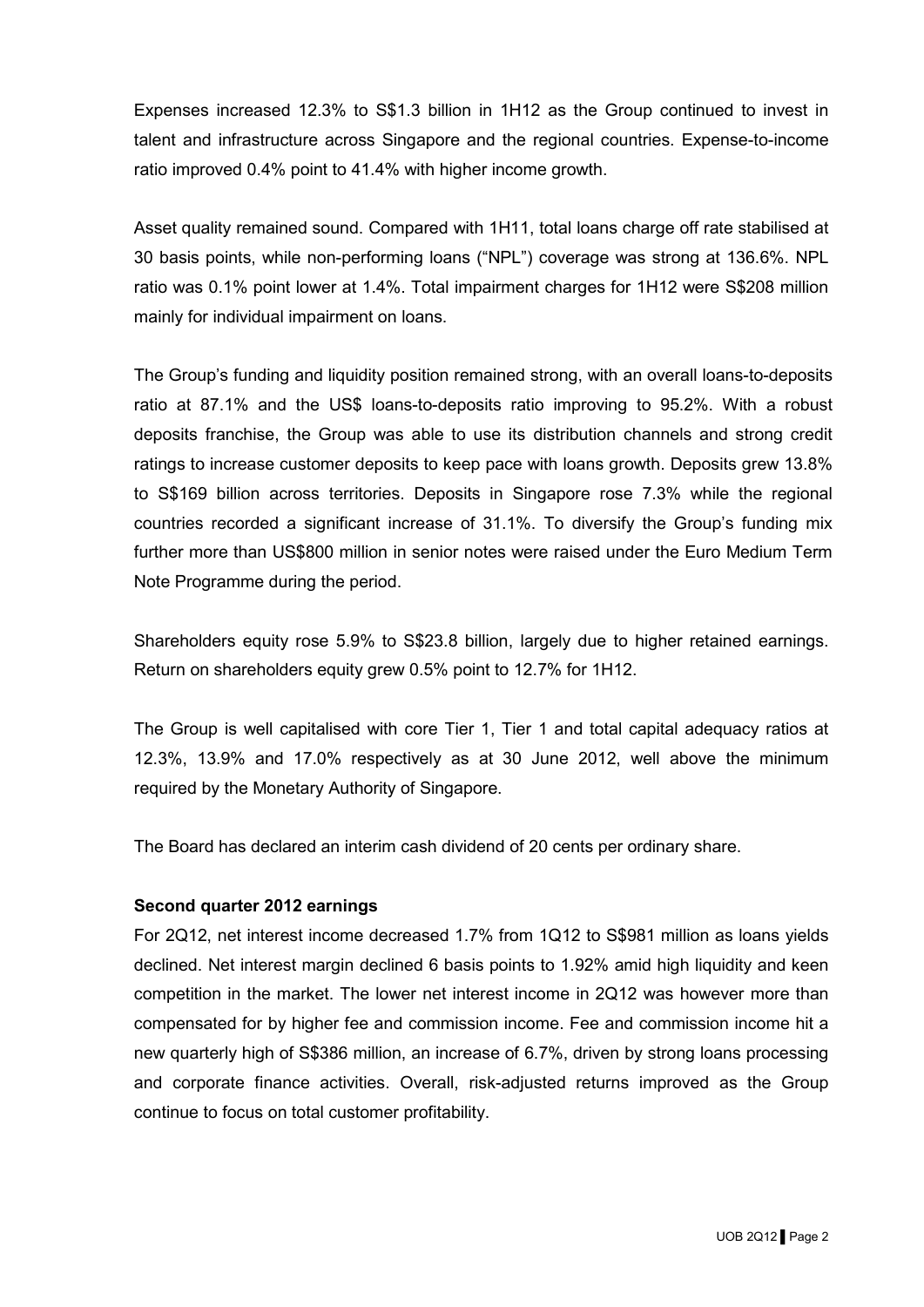Expenses declined 1.5% to S\$666 million in 2Q12. The Group remained vigilant in its cost management with lower staff costs and revenue-related expenses. Expense-to-income ratio improved 0.2% point to 41.3%.

Loans grew 1.4% in 2Q12 in-line with moderating economic growth. The increase was broad based across Singapore and the regional countries. Singapore loans expanded 1.3% while the regional countries loans rose faster at 3.0%.

The Group's liquidity position in 2Q12 was kept intact. Customer deposits rose 0.2% to S\$169 million with loans-to-deposits ratio at 87.1%.

Compared with the second quarter of 2011 ("2Q11"), Group net profit rose 12.1% while operating profit grew 14.4% to S\$944 million. Net interest income increased 7.4% due to higher loans volume. Net interest margin was maintained at 1.92%. Non-interest income grew 20.0% led by strong fee income as well as higher trading and investment income. Expenses rose 8.8% with expense-to-income ratio improving 1.3% points to 41.3% as income growth outpaced the increase in total expenses. Total impairment charges were higher due to higher individual impairment on loans in Singapore.

#### **CEO's statement**

Mr Wee Ee Cheong, the UOB Group's Deputy Chairman and Chief Executive Officer, said: "We delivered record core earnings, with our key regional markets contributing strongly in both loans and fee income. In pursuing risk-adjusted returns, we will continue to seek fee income growth to drive overall profitability through further institutionalising cross-selling initiatives and building capability.

"We believe in Asia's resilience, despite headwinds from the West. We remain on track to achieve our regional growth targets through capturing the rise in intra-regional trade flows and consumer affluence. Navigating a region with such a diverse landscape requires deep understanding of the markets. This is where UOB has a distinct advantage, with its long operating history and knowledge of the region. Even as global banking landscape evolves, we are committed to investing in people, products and platform for the future."

- ends -